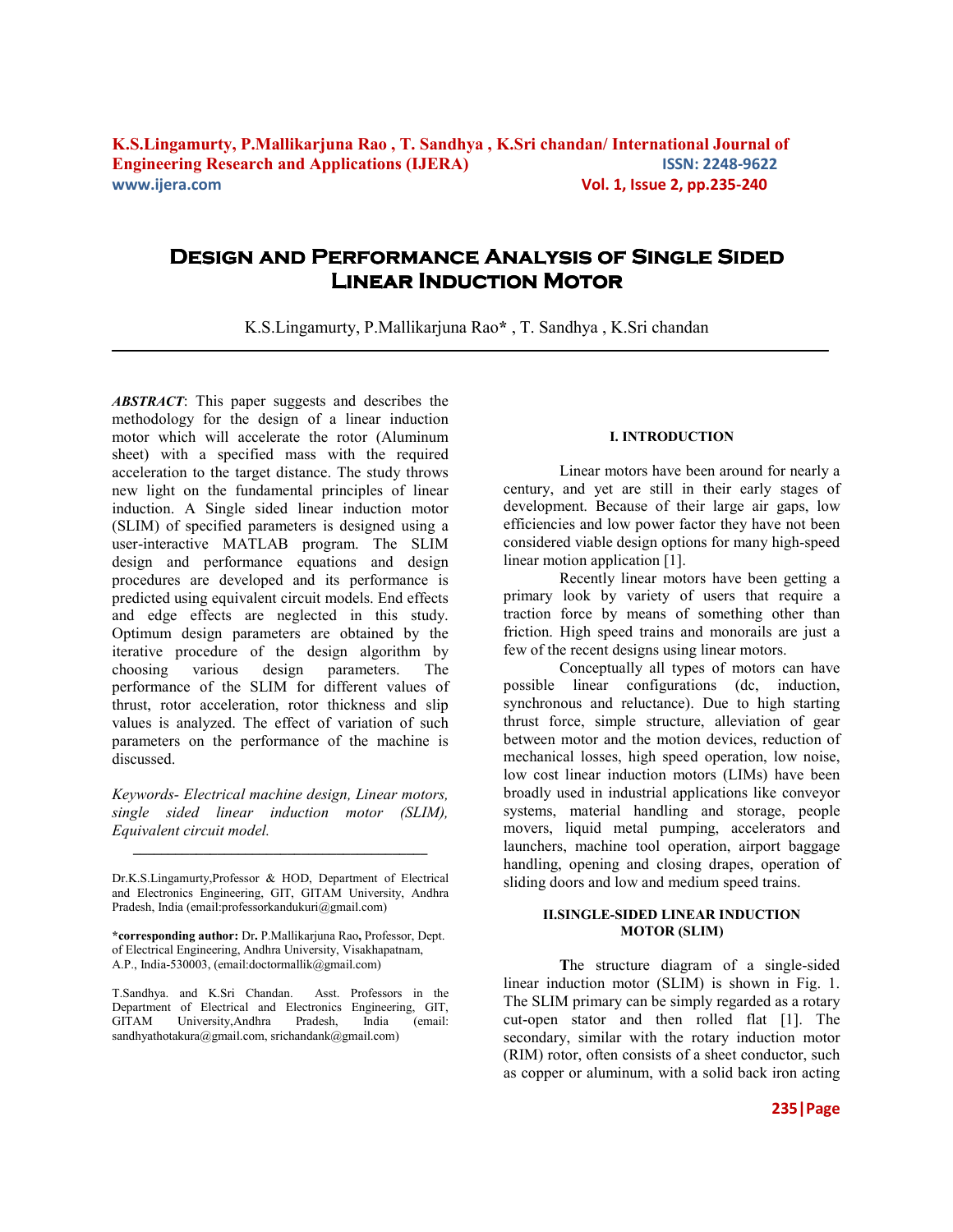as the return path for the magnetic flux. The thrust corresponding to the RIM torque can be produced by the reaction between the air-gap flux density and the eddy current in the secondary sheet.



Fig1. Single-sided LIM

The stator produces a sinusoidally distributed magnetic field in the air-gap rotating at the uniform speed  $2\omega/p$ , with  $\omega$  representing the network pulsation (related to the frequency f by  $\omega$ =  $2\pi f$ ) and p the number of poles [2]. The relative motion between the rotor conductors and the magnetic field induces a voltage in the rotor. This induced voltage will cause a current to flow in the rotor and will generate a magnetic field. The interaction of these two magnetic fields will produce a torque that drags the rotor in the direction of the field. Slip is the relative motion needed in the induction motor to induce a voltage in the rotor, if the velocity of the rotor is  $V_r$ , then the slip of LIM/ SLIM can be denoted as,

$$
S = \frac{V_S - V_r}{V_S} \qquad \qquad \dots (1)
$$

Where  $V_s$  is the synchronous velocity, is the same as that of the rotary induction motor, given by

$$
V_{s} = \frac{2\omega R}{p} = 2f\tau
$$
...(2)

Where  $R$  is the stator radius of the rotary induction motor.

It is important to note that the linear speed does not depend upon the number of poles but only on the pole pitch. The parameter  $\tau$  is the distance between two neighboring poles on the circumference of the stator, called pole pitch. The stator circumference of the rotary induction motor,  $2\pi R$ , in Eqn.(3) is equal to the length of the SLIM stator core, *L<sup>s</sup>* . Therefore the pole pitch of a LIM is defined as

$$
\tau = \frac{2\pi R}{p} = \frac{L_s}{p} \qquad \qquad \dots (3)
$$

The analysis and design of a low-speed flat SLIM can be done by the use of an approximate equivalent circuit that is developed. To determine the parameters of the circuit, the design formulas of the rotary induction motor for the given application will be attributed to the SLIM. As it is well known that often the secondary of a SLIM is made of a conducting sheet. The concept of surface resistivity is very useful in finding the resistance of such a secondary.

### **III . EQUIVALENT CIRCUIT MODEL**

The approximate equivalent circuit [5] of a LIM is presented as shown in Fig. 2. This circuit is on a per phase basis.



*A. Per-phase stator resistance*  $(R_1)$  :

This is the resistance of each phase of the LIM stator windings.  $R_I$  is calculated from

$$
R_1 = \rho_w \frac{l_w}{A_w} \qquad \qquad \dots (4)
$$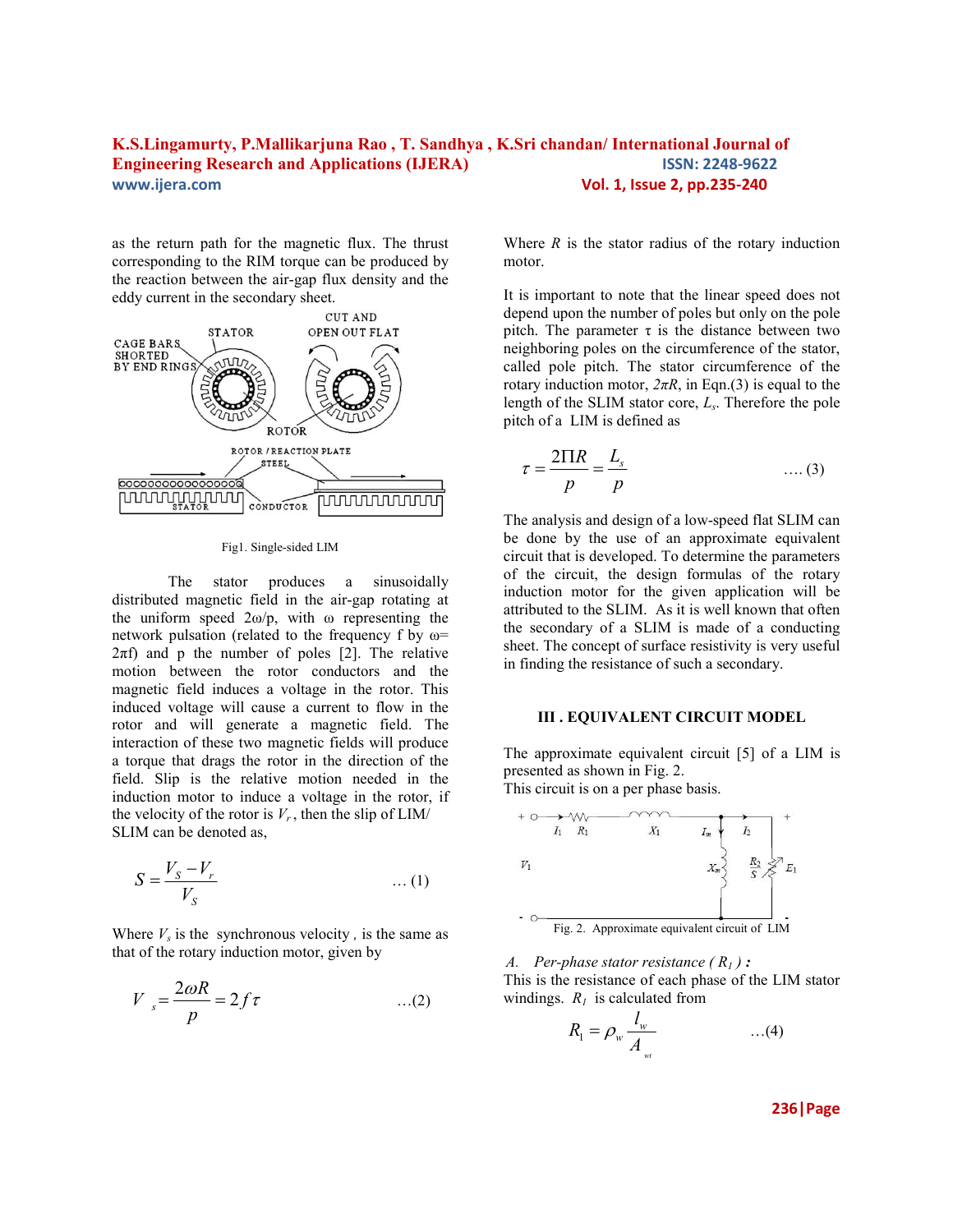where,  $\rho_w$  is the volume resistivity of the copper wire used in the stator winding,  $l_w$  is the length of the copper wire per phase, and  $A_{\nu t}$  is the crosssectional area of the wire.

The length of the copper wires  $l_w$  is calculated from

$$
l_w = N_1 l_{wl} \tag{5}
$$

Where  $l_{wl}$  = mean length of one turn of the stator winding per phase

 *B. Per-phase stator-slot leakage reactance( X1 ) :*  The flux that is produced in the stator windings is not completely linked with the rotor conductors. There will be some leakage flux in the stator slots and hence stator-slot leakage reactance *X1*. This leakage flux is generated from an individual coil inside a stator slot and caused by the slot openings of the stator iron core. In a LIM stator having open rectangular slots with a double-layer winding,  $X_I$  can be determined from

$$
X_1 = \frac{2\mu_o \pi f \left[ \left( \lambda_s \left( 1 + \frac{3}{p} \right) + \lambda_d \right) \frac{W_s}{q_1} + \lambda_e I_{ce} \right] N_1^2}{p} \qquad \dots (6)
$$

Where W<sub>s</sub>=stator width,  $l_{ce}$ =length of end conductor wire,  $N_1$  = Turns per phase,  $q_1$  = slots per pole per phase .

# *C. Per-phase magnetizing reactance*  $(X_m)$ :

The per-phase magnetizing reactance,  $X_m$ [4], is shown in Fig.8

$$
X_{m} = \frac{24\mu_{o}\pi f W_{se}k_{w}N_{1}^{2}r}{\pi^{2}pg_{e}} \qquad \dots (7)
$$

where  $k_w$  is the winding factor,  $g_e$  is the equivalent air gap given by and  $W_{se}$  is the equivalent stator width

D. Per-phase rotor resistance  $(R_2)$  :

The per-phase rotor resistance  $R_2$  is a function of slip, as shown in Fig. 2.  $R_2$  can be calculated from the goodness factor *G* and the per-phase magnetizing reactance  $X_m$  as

$$
R_2 = \frac{X_m}{G} \qquad \qquad \dots (8)
$$

where the goodness factor is defined as

$$
G = \frac{2\mu_o f \tau^2}{\pi \left(\frac{\rho_r}{d}\right)g_e} \qquad \dots (9)
$$

Where  $\rho_r$  is the volume resistivity of the rotor conductor outer layer, which is aluminum here.

#### **IV. PERFORMANCE CALCULATION**

The procedure of performance analysis based on the equivalent circuit shown in Fig. 2, where the magnitude of the rotor phase current  $I_2$  [6] can be calculated from

$$
I_2 = \frac{I_1}{\sqrt{\left(SG\right)^2 + 1}} \qquad \qquad \dots \quad (10)
$$

The LIM electromagnetic thrust  $[F_s]$  becomes

$$
F_s = \frac{m I_1^2 R_2}{\left[\frac{1}{(SG)^2} + 1\right] V_s S} \quad \cdots \quad (11)
$$

**237|Page**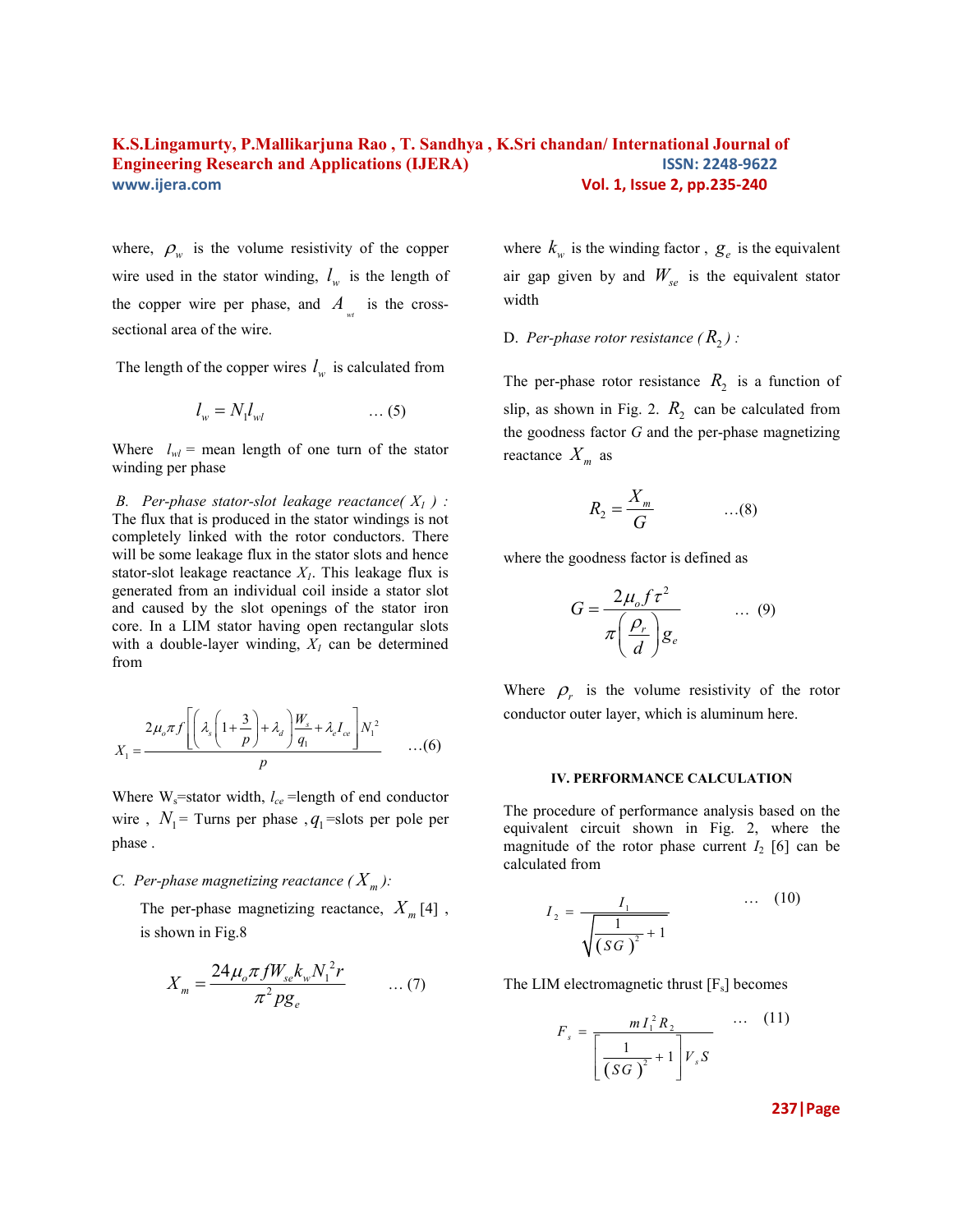

**238|Page**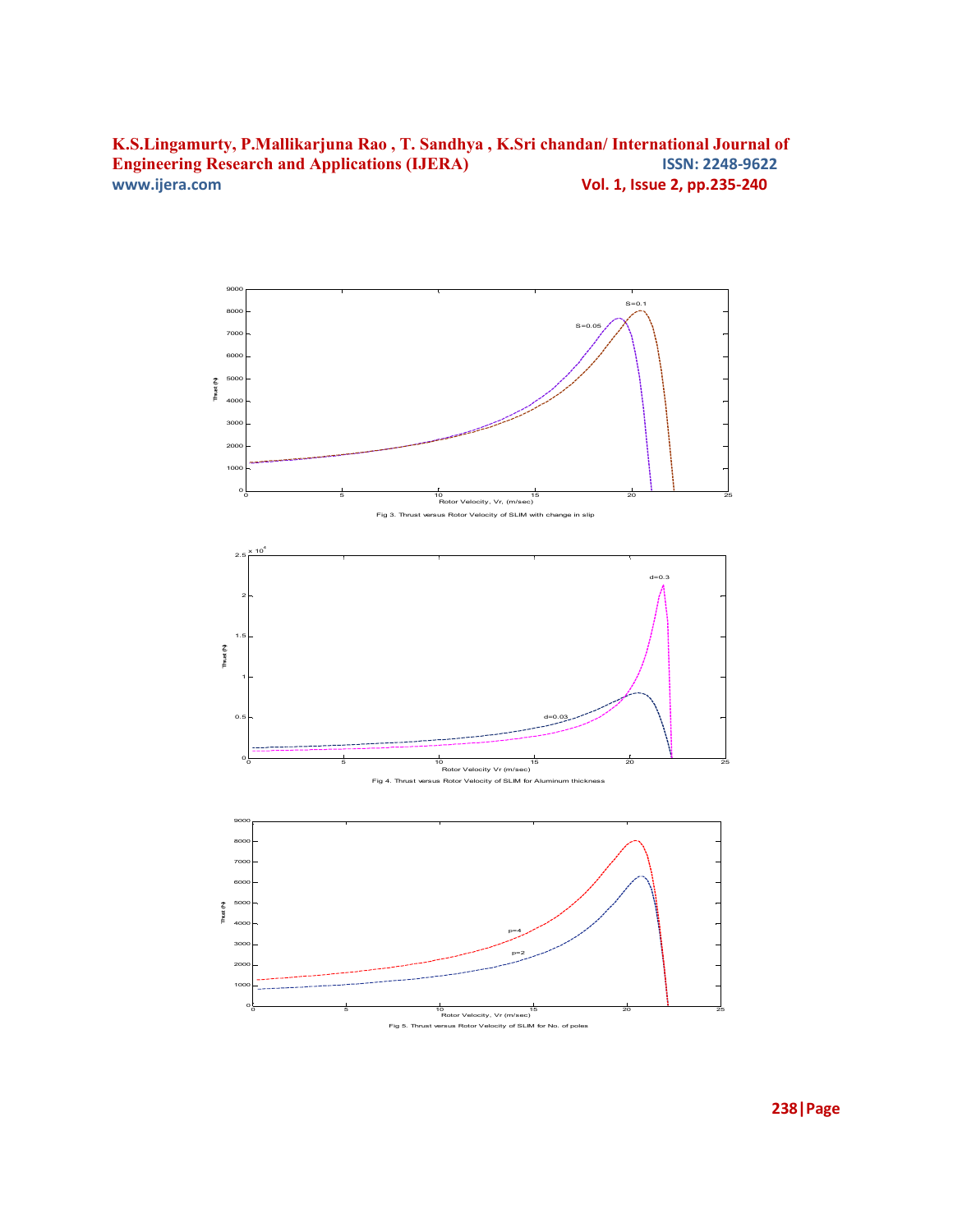The LIM input active power is the summation of the output power and the copper losses from the stator and rotor,

$$
P_i = P_o + mI_1^2 R_1 + mI_2^2 R_2 \qquad \dots (12)
$$

Where,  $P_o$  = output power given by

$$
P_o = mL_2^2 \frac{R_2}{S} - mL_2^2 R_2 = mL_2^2 R_2 \left(\frac{1-S}{S}\right) \dots (13)
$$

 $mI_1^2R_1$ ,  $mI_2^2R_2$  = stator & rotor copper loss.

The efficiency of the LIM is found by

$$
\eta = \frac{P_o}{P_i} \qquad \dots \quad (14)
$$

#### **V. RESULTS**

The input data used for SLIM design in MATLAB program was given in appendix along with the slot geometry .The output results at rated slips of 5% and 10% are tabulated below .

| Description                         | $5\%$ slip | $10\%$ slip |
|-------------------------------------|------------|-------------|
| Pole pitch, $\tau$ ((m)             | 0.2105     | 0.2222      |
| Slot pitch, $\lambda$ (m)           | 0.035      | 0.037       |
| Stator length, L <sub>s</sub> (m)   | 0.8421     | 0.8889      |
| "Target" thrust $(N)$               | 4905       | 4905        |
| Slot width, $w_s(m)$                | 0.0205     | 0.02419     |
| Tooth width $w_t(m)$                | 0.0145     | 0.0128      |
| Slot depth, $h_s(m)$                | 0.01101    | 0.0112      |
| Actual thrust at specified<br>Vr(N) | 6026.44    | 6028.1      |
| Stator efficiency, $\eta$           | 94.98      | 89.98%      |
| Rated stator Current, $I_1(A)$      | 348.02     | 512.64      |
| Rotor Phase current $I_2(A)$        | 288.23     | 491.46      |

 The performance characteristics of the SLIM, thrust  $F_s$  as a function of rotor velocity  $V_r$ , at different slips of 5% and 10% are shown in Fig.3, for different rotor aluminum thickness of 0.03m and

0.3m are shown in Fig.4 and for change in number of poles for  $p=2 \& 4$  are shown in Fig.5.

#### **VI . CONCLUSION**

 In this research article, the equivalent circuit has been derived to analyze the performance of the short-secondary SLIM. It can be concluded that the slip, the thickness of rotor aluminum outer layer, number of poles plays a very important role in the performance of the SLIM. As the slip of the machine increases thrust of the machine decreases. Also when the thickness of the aluminum sheet is increased thrust increases. Hence, care should be taken in choosing the best value for aluminum thickness which yields maximum thrust at a required efficiency. Further , increase in the number of poles, results in increase in the thrust. So, from the parametric analysis it can be concluded that the input parameters like the slip, thickness of aluminum sheet and number of poles play a vital role in the performance parameters, thrust and efficiency. Based on the target values of rotor velocity and thrust, these parameters should be chosen which gives the best possible thrust closest to the target value at a required efficiency. The results show that the proposed equivalent circuit gives more accurate solutions and can be used as an effective tool to determine the performances of such type of motor.

#### *REFERENCES*

**1.** A complete equivalent circuit of a linear induction motor with sheet secondary *Pai, R.M.; Boldea, I.; Nasar, S.A.; Magnetics, IEEE Transactions on* , Volume:24 , Issue: 1 , Jan. 1988 Pages:639 – 654

2. The causes and consequences of phase unbalance in single-sided linear induction motors *Adamiak, K.; Ananthasivam, K.; Dawson,* 

*G.E.; Eastham, A.R.; Gieras,J.F.; Magnetics, IEEE Transactions on* , Volume: 24 , Issue: 6 , Nov 1988 Pages:3223 – 3233.

3. Obtaining the operating characteristics of linear induction motors: a new approach *Mirsalim, M.; Doroudi, A.; Moghani, J.S.; Magnetics, IEEE Transactions on, Volume: 38, Issue: 2, March 2002 Pages: 1365 – 1370.* 

4. Optimum Design of Single-Sided Linear Induction Motors for Improved Motor Performance [Bazghaleh, A.Z.](http://ieeexplore.ieee.org/search/searchresult.jsp?searchWithin=Authors:.QT.Bazghaleh%2C%20A.Z..QT.&newsearch=partialPref) ; [Naghashan, M.R.](http://ieeexplore.ieee.org/search/searchresult.jsp?searchWithin=Authors:.QT.%20Naghashan%2C%20M.R..QT.&newsearch=partialPref)  ; [Meshkatoddini, M.R.](http://ieeexplore.ieee.org/search/searchresult.jsp?searchWithin=Authors:.QT.%20Meshkatoddini%2C%20M.R..QT.&newsearch=partialPref) ; Power & Water Univ. of Technol., Tehran, Iran [Magnetics, IEEE Transactions on](http://ieeexplore.ieee.org/xpl/RecentIssue.jsp?punumber=20) Issue Date : Nov. 2010 Volume : 46 , [Issue:11](http://ieeexplore.ieee.org/xpl/tocresult.jsp?isnumber=5605384) On page**(s):** 3939 ISSN **:** 0018- 9464.

5. An Improved Equivalent Circuit Model of a Single-Sided Linear Induction Motor. Wei Xu Jian Guo Zhu Yongchang Zhang Yaohua